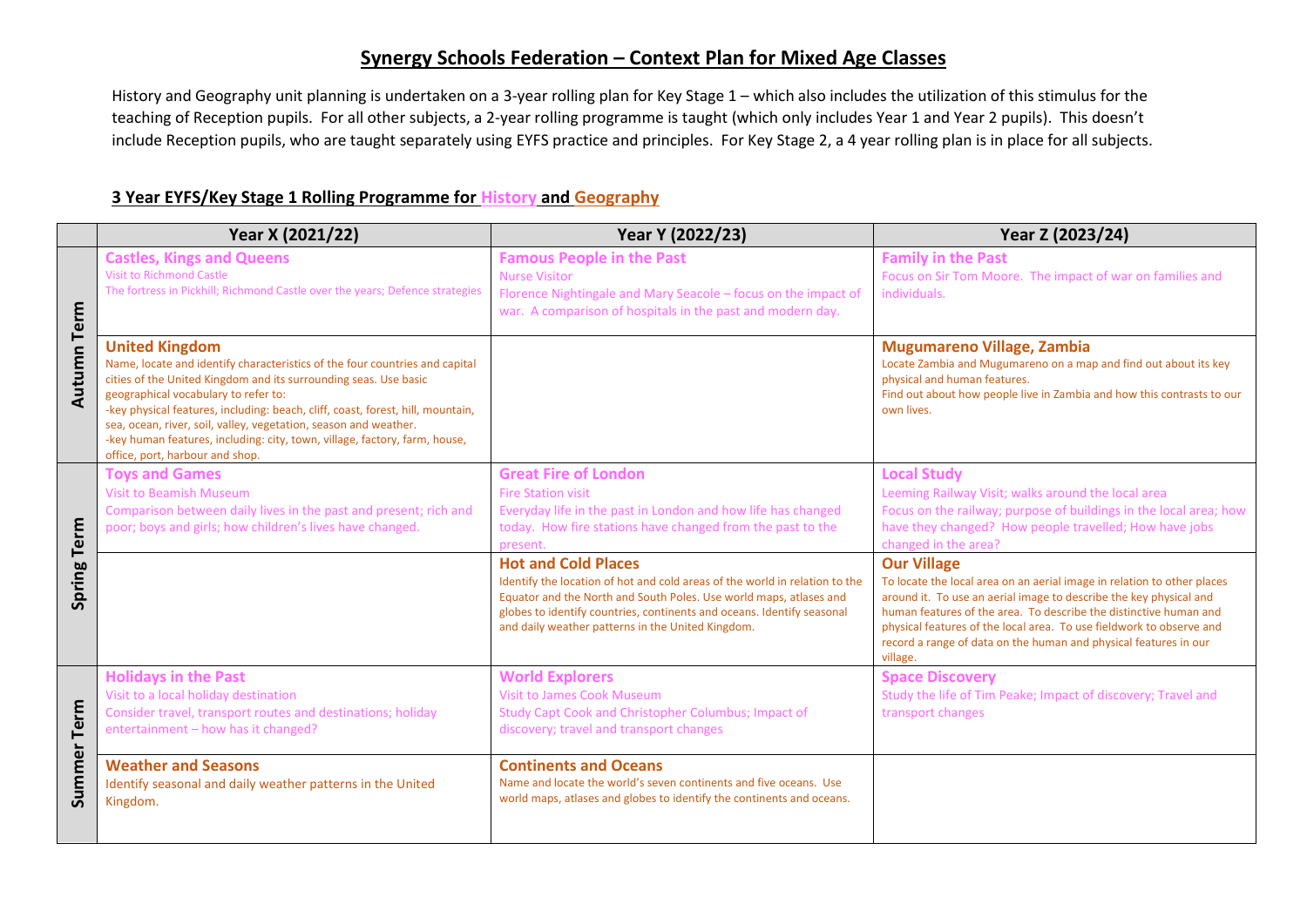## **4 Year Key Stage 2 Rolling Programme for History and Geography**

|                    | Year A (2021/22)                                                                                                                                                                                                                                                                                                                                                                                                                                                                  | Year B (2022/23)                                                                                                                                                                                                                                                                                                                                                                                                                                     | Year C (2023/24)                                                                                                                                                                                                                                                                                                                                                                                                                                                                                          | Year D (2024/25)                                                                                                                                                                                                                                                                                                                                                                                                                                                                                                                                                                                    |
|--------------------|-----------------------------------------------------------------------------------------------------------------------------------------------------------------------------------------------------------------------------------------------------------------------------------------------------------------------------------------------------------------------------------------------------------------------------------------------------------------------------------|------------------------------------------------------------------------------------------------------------------------------------------------------------------------------------------------------------------------------------------------------------------------------------------------------------------------------------------------------------------------------------------------------------------------------------------------------|-----------------------------------------------------------------------------------------------------------------------------------------------------------------------------------------------------------------------------------------------------------------------------------------------------------------------------------------------------------------------------------------------------------------------------------------------------------------------------------------------------------|-----------------------------------------------------------------------------------------------------------------------------------------------------------------------------------------------------------------------------------------------------------------------------------------------------------------------------------------------------------------------------------------------------------------------------------------------------------------------------------------------------------------------------------------------------------------------------------------------------|
| <b>Autumn Term</b> | <b>Local Study</b><br>Walks around the local area<br>Understand how the village has changed over<br>time; how is national history reflected in the<br>locality; how have historical events impacted<br>on today?<br><b>Local Area and Region</b>                                                                                                                                                                                                                                  | <b>Stone Age to Iron Age</b><br>Know that by the bronze age people belonged<br>to tribes and hill forts were built for protection<br>against other tribes.<br>Know that the Celtic tribes were ruled by kings<br>and queens; Know about hierarchy in society;<br>the growth of trade during the Bronze and Iron<br>Age.<br><b>Volcanoes and Earthquakes</b>                                                                                          | <b>Ancient Greece</b><br>Know about the reasons for the wars between<br><b>Athens and Sparta</b><br>Know that the Ancient Greeks weren't a single<br>country ruled by a single country; the reasons<br>why there were city states and the different<br>rulers in the city states; know about Greek<br>democracy.<br>Hierarchy in society; homes, food, farming,<br>jobs, buildings, communication; leisure time,                                                                                          | <b>Ancient Maya</b><br>Know the reasons why the Spanish<br>conquistadors came to Mesoamerica; Know<br>about hierarchy in society; homes, food,<br>farming; jobs, buildings, communication;<br>leisure time, religion; Know what goods they<br>traded, who they traded with and how they<br>traded; the impact of trade on the Ancient<br>Maya.<br><b>Climate Zones</b>                                                                                                                                                                                                                              |
|                    | Locate the region and local area in relation to other<br>places in the UK. Use an aerial image to describe the<br>key physical and human features of the region and<br>local area Understand local, regional, national and<br>international links to the local area. Consider how a<br>region can meet the needs of its population and<br>gather evidence through urban fieldwork.<br>Communicate geographical information about the<br>region, using maps and writing at length. | Describe and understand key aspects of<br>physical geography, including: volcanoes and<br>earthquakes. Use maps, atlases, globes and<br>digital/computer mapping to locate countries<br>and describe features studied.                                                                                                                                                                                                                               | religion.<br>Know that Ancient Greeks also traded by sea<br>and the impact of trade on Ancient Greece.                                                                                                                                                                                                                                                                                                                                                                                                    | Describe and understand key aspects of:<br>physical geography, including: climate zones.<br>Identify the position and significance of<br>latitude, Equator, Northern Hemisphere,<br>Southern Hemisphere, the Tropics of Cancer<br>and Capricorn and Arctic and Antarctic Circle.                                                                                                                                                                                                                                                                                                                    |
| Spring Term        | <b>Industrial Revolution</b><br><b>Visit to Darlington Railway Museum</b><br>Know about hierarchy in society; homes, food,<br>farming; jobs, buildings, communication;<br>leisure time; religion.<br>Know about goods, trade routes and transport<br>in the Skipton area before and after the<br>Industrial Revolution and the technology which<br>escalated the pace of change.                                                                                                  | <b>Roman Britain</b><br>Visit to Hadrian's Wall and a Roman Fort<br>Know that the Romans conquered Britain in AD<br>43. Know why the Roman army was successful.<br>Know that Rome was a large empire, ruled by<br>one powerful leader and the Roman empire<br>expanded because they invaded other<br>countries and took over.<br>Know about hierarchy in society; homes, food,<br>farming; jobs, buildings, communication;<br>leisure time; religion | <b>European Region</b><br>Locate Europe and its key human and physical<br>characteristics. Use maps, atlases, globes and<br>digital/computer mapping to locate countries<br>and describe features studied. Identify and<br>locate Europe's major cities. Describe and<br>understand key aspects of physical geography,<br>including climate zones, biomes and vegetation<br>belts; human geography, including land use<br>and economic activity. Understand<br>geographical similarities and differences. | <b>Ancient Egypt</b><br>Know that Ancient Egypt was a monarchy: it<br>was ruled by a powerful pharaoh. There were<br>several dynasties who ruled Ancient Egypt<br>(people from the same family); hierarchy in<br>society; homes, food, farming, jobs, buildings,<br>communication; leisure time religion; Know<br>about the importance of the River Nile as a<br>trade route.                                                                                                                                                                                                                       |
|                    | <b>United Kingdom</b><br>Name and locate counties and cities of the<br>United Kingdom, geographical regions and<br>their identifying human and physical<br>characteristics, key topographical features<br>(including hills, mountains, coasts and rivers),<br>and land-use patterns; and understand how<br>some of these aspects have changed over time.<br>Use maps, atlases, globes and digital/computer<br>mapping to locate countries and describe<br>features studied.       | Know the reasons why the Romans invaded<br>and settled in Britain evidence of trade from<br>the extent of the Roman Empire found in<br>Britain.                                                                                                                                                                                                                                                                                                      | <b>Modern Day Trade</b><br><b>Visit to Parliament</b><br>EU and world trade; Impact on the world; How<br>has Brexit impacted on trade in Britain?;<br>similarities to Ancient Greece - democracy, city<br>states, allegiances.                                                                                                                                                                                                                                                                            | <b>North America - The Rockies</b><br>Locate the world's countries, using maps to<br>focus on North America, concentrating on its<br>environmental regions and key physical and<br>human characteristics. Identify the position<br>and significance of latitude and longitude. Use<br>maps, atlases, globes and digital/computer<br>mapping to locate countries and describe<br>features studied. Describe and understand key<br>aspects of: physical geography, including:<br>climate zones, biomes and vegetation belts,<br>rivers, mountains, volcanoes and earthquakes,<br>and the water cycle. |